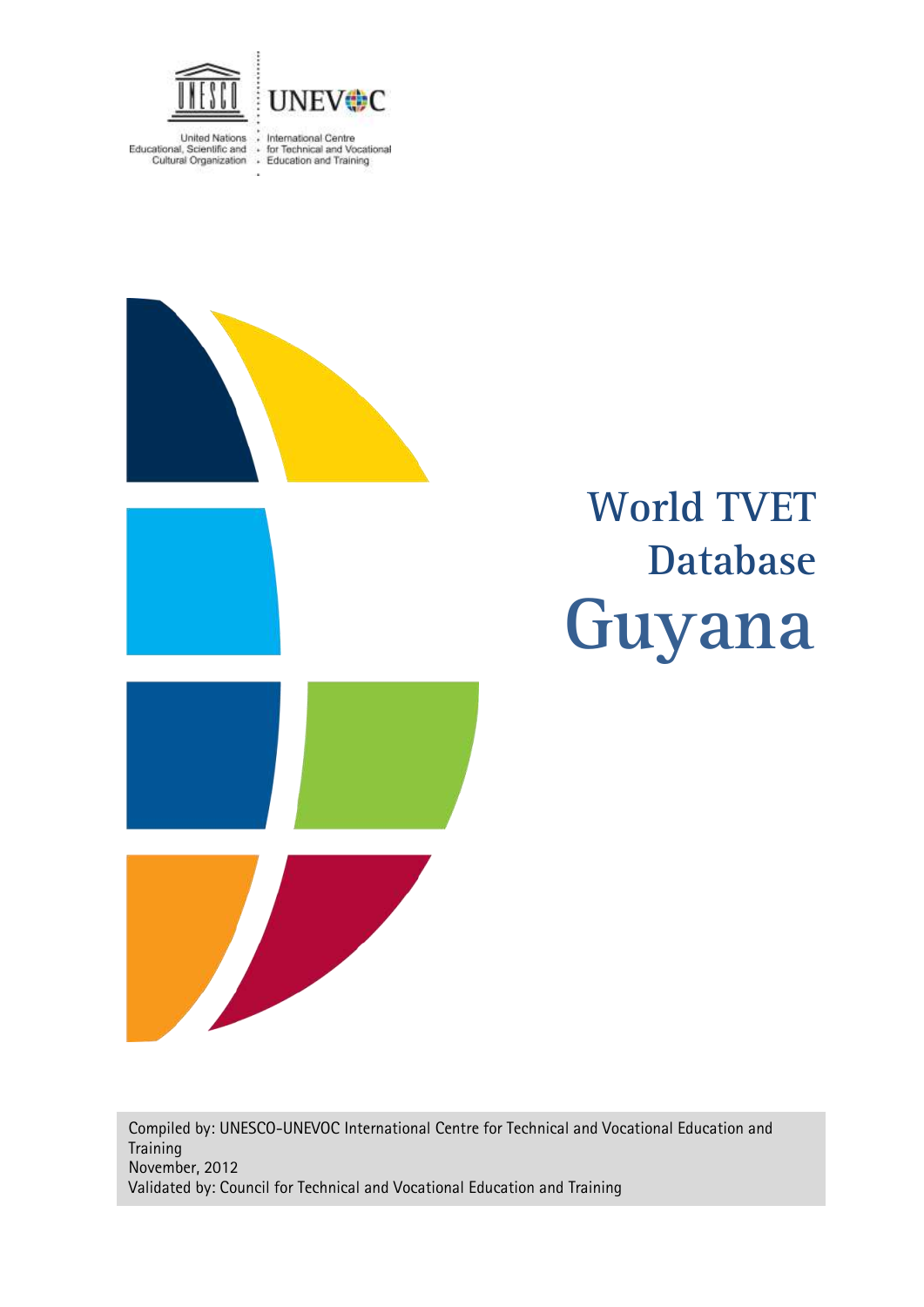November, 2012

Compiled by UNESCO-UNEVOC International Centre for Technical and Vocational Education and Training UN Campus Platz der Vereinten Nationen 1 53113 Bonn Germany

Tel: +49 228 815 0100 Fax: +49 228 815 0199 [www.unevoc.unesco.org](http://www.unevoc.unesco.org/) [unevoc@unesco.org](mailto:unevoc@unesco.org)

Country profiles are compiled from a variety of national and international sources and have been informed and validated by UNEVOC Centres in the country or other TVET national authorities.

The designations employed and the presentations of material throughout this report do not imply the expression of any opinion whatsoever on the part of UNESCO concerning the legal status of any country, territory, city or area or of its authorities, or concerning the delimitation of its frontiers or boundaries.

UNEVOC/2012/TVETDB/GUY/1

© UNESCO 2015 All rights reserved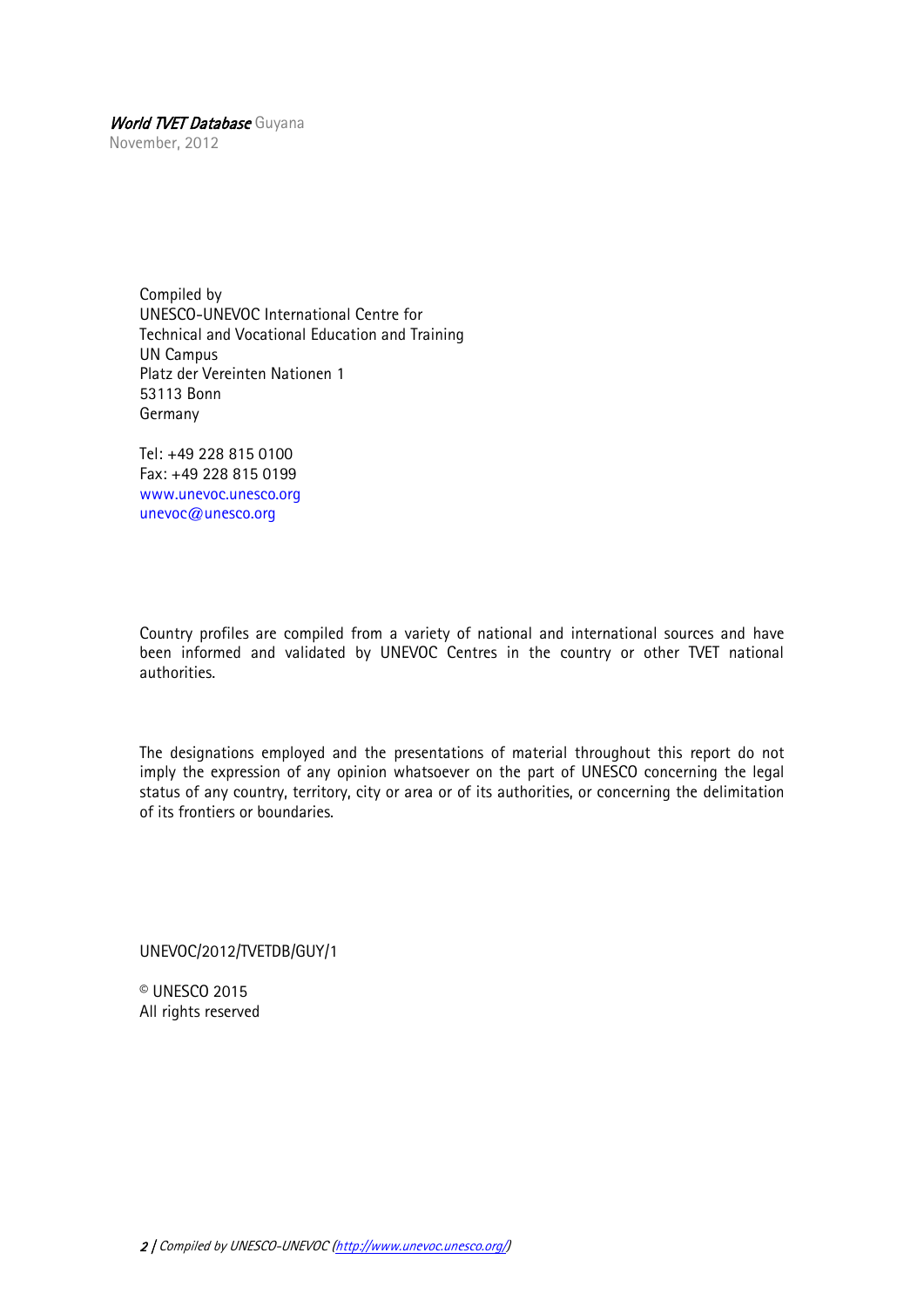## **Contents**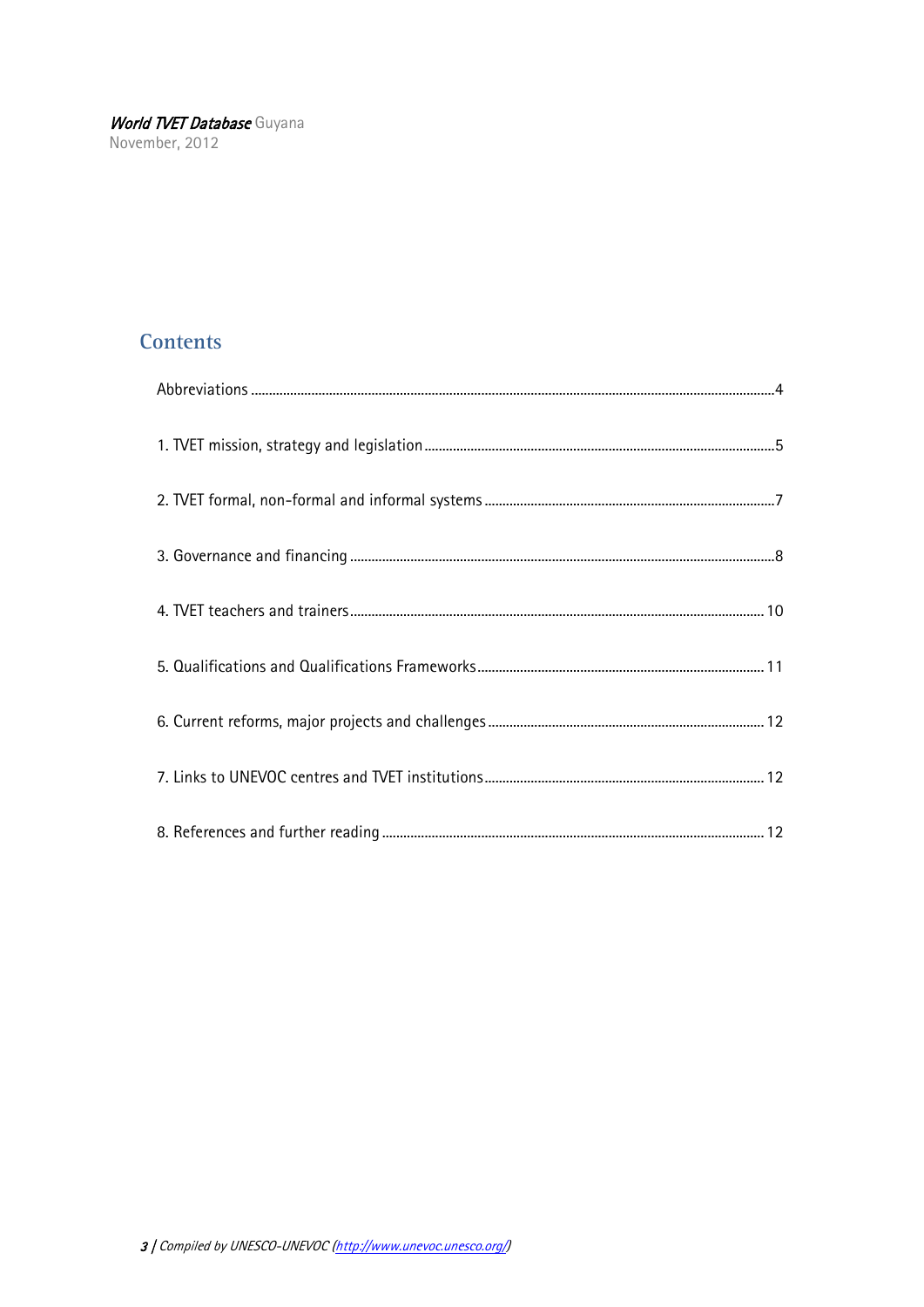November, 2012

## <span id="page-3-0"></span>**Abbreviations**

| AEA          | <b>Adult Education Association</b>                          |
|--------------|-------------------------------------------------------------|
| BIT          | Board of Industrial Training                                |
| <b>CAPE</b>  | Caribbean Advance Proficiency Examination                   |
| <b>CTVET</b> | Council for Technical and Vocational Education and Training |
| <b>CXC</b>   | Caribbean Examination Council                               |
| <b>IDCE</b>  | Institute of Distance and Continuing Education              |
| <b>NAC</b>   | <b>National Accreditation Council</b>                       |
| <b>NCERD</b> | National Centre for Educational Resource Development        |
| NGSA         | National Grade Six Assessment                               |
| <b>NTPYE</b> | National Training Project for Youth Employment              |
| <b>SCCP</b>  | Secondary Competency Certificate Programme                  |

## **TVETipedia Glossary**

Below are listed TVET terms mentioned in this report. Click on a term to read its definitions on the UNESCO-UNEVOC TVETipedia glossary.

| Monitoring               |
|--------------------------|
| <b>National Qualific</b> |
| Non-formal educ          |
| Occupational sta         |
| On-The-Job Train         |
| Post-secondary e         |
| Qualification            |
| Quality                  |
| <b>Quality Assuranc</b>  |
| <b>Skills</b>            |
| Skills developmer        |
| Stakeholder              |
| <b>Standard</b>          |
| <b>Teacher</b>           |
| <b>Teacher In Vet</b>    |
| <b>Tertiary Educatio</b> |
| <b>Trainer</b>           |
| <b>Transition From S</b> |
| <b>TVET</b>              |
| Work experience          |
|                          |

[Monitoring](http://www.unevoc.unesco.org/go.php?q=TVETipedia+Glossary+A-Z&id=329) **[National Qualifications Framework](http://www.unevoc.unesco.org/go.php?q=TVETipedia+Glossary+A-Z&filt=all&id=333)** [Non-formal education](http://www.unevoc.unesco.org/go.php?q=TVETipedia+Glossary+A-Z&id=185) [Occupational standard](http://www.unevoc.unesco.org/go.php?q=TVETipedia+Glossary+A-Z&id=343) [On-The-Job Training](http://www.unevoc.unesco.org/go.php?q=TVETipedia+Glossary+A-Z&filt=all&id=346) [Post-secondary education\(level\)](http://www.unevoc.unesco.org/go.php?q=TVETipedia+Glossary+A-Z&id=355) **[Qualification](http://www.unevoc.unesco.org/go.php?q=TVETipedia+Glossary+A-Z&filt=all&id=367) [Quality](http://www.unevoc.unesco.org/go.php?q=TVETipedia+Glossary+A-Z&filt=all&id=374) [Quality Assurance](http://www.unevoc.unesco.org/go.php?q=TVETipedia+Glossary+A-Z&filt=all&id=375)** [Skills development](http://www.unevoc.unesco.org/go.php?q=TVETipedia+Glossary+A-Z&id=427) [Stakeholder](http://www.unevoc.unesco.org/go.php?q=TVETipedia+Glossary+A-Z&id=441) [Standard](http://www.unevoc.unesco.org/go.php?q=TVETipedia+Glossary+A-Z&filt=all&id=452) **[Teacher](http://www.unevoc.unesco.org/go.php?q=TVETipedia+Glossary+A-Z&id=471)** [Teacher In Vet](http://www.unevoc.unesco.org/go.php?q=TVETipedia+Glossary+A-Z&filt=all&id=472) **[Tertiary Education\(level\)](http://www.unevoc.unesco.org/go.php?q=TVETipedia+Glossary+A-Z&filt=all&id=480) [Transition From School To Work](http://www.unevoc.unesco.org/go.php?q=TVETipedia+Glossary+A-Z&filt=all&id=529)**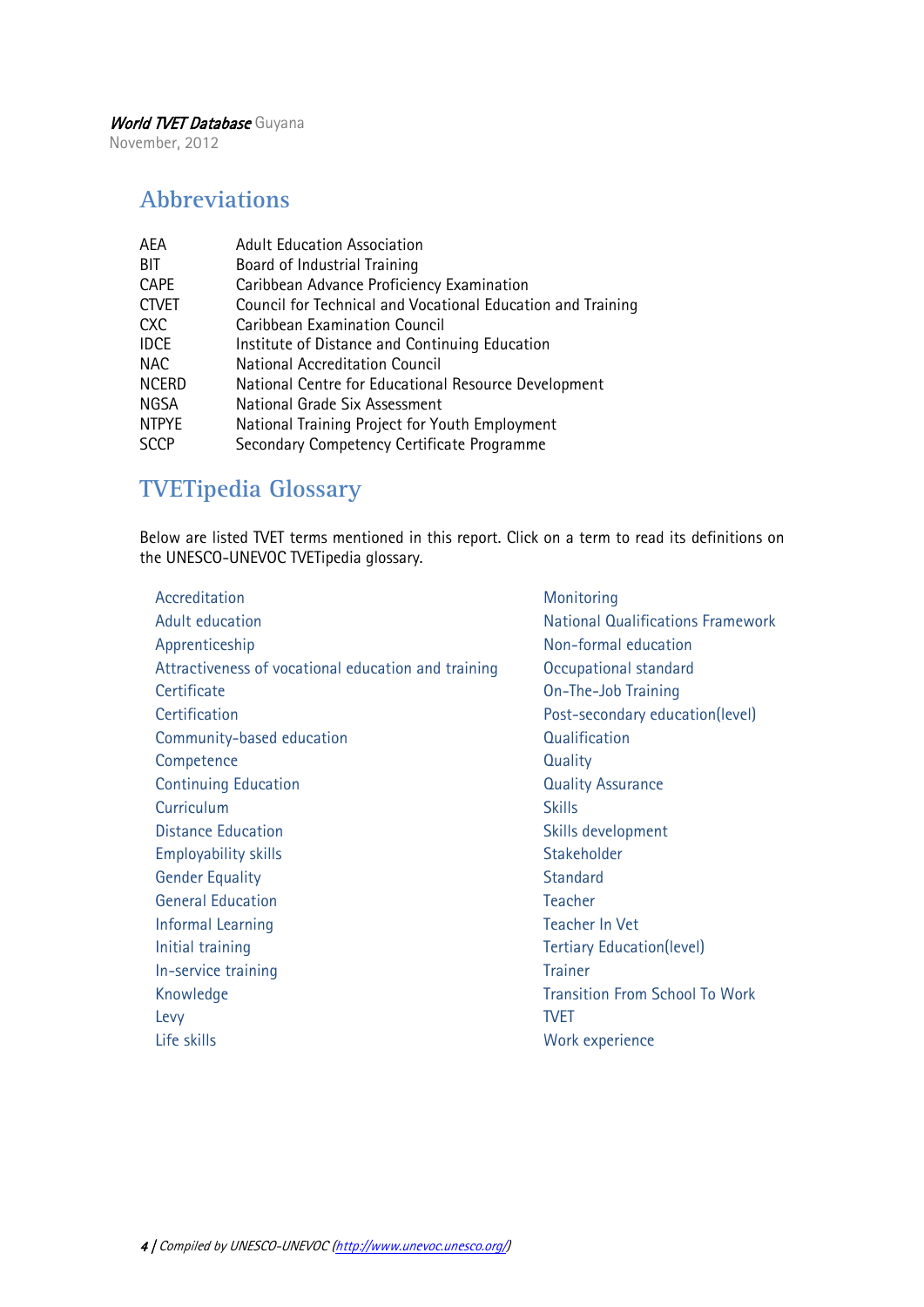World TVET Database Guyana November, 2012

## **Guyana**

Population: 767,000 (2015) Youth population<sup>1</sup>: Median population age: 24.7 (2015) Annual population growth 0.36%  $(2010 - 2015)^2$ :

: 167,000 (2015)



Data © OpenStreetMap Design © Mapbox

## <span id="page-4-0"></span>**1. TVET mission, strategy and legislation**

## **TVET strategy**

The Strategic Plan 2008 -2013 aims to ensure that education contributes to the raising of living standards in Guyana. Both the mission and vision of the Strategy focus on developing citizenship and contributing to modernising the country.

With regard to TVET, the Strategy recognises a shortage of trained staff in some sectors and the need to improve existing facilities and provide better equipment. It recommends a gradual increase of the number of TVET schools and ensuring that they are properly equipped.

The National Competitiveness Strategy for Guyana (2006) points out the need for workers with diversified skills and competencies that are able to compete and succeed in a fast-changing economy. Therefore, investment in skill development is crucial for ensuring competitiveness of Guyana's economy. The Strategy emphasises the need to retain skilled workers in the country and prevent a national 'brain drain'.

In the short-term, the Strategy seeks to develop rapid response skills; design and implement a pilot development project for the forest products sector in partnership with the private sector; and create a public education and awareness campaign on TVET which will enhance the image of TVET and increase awareness of opportunities for obtaining employability through TVET.

In the long term, the Strategy outlines a need to formulate a comprehensive, long-term, systemic, and multi-faceted National Policy Framework for TVET; improve existing mechanisms for collection, analysis and dissemination of labour market information and establishing adequate industrial classification of occupations, wage structures and trends in employment.

The Policy on Technical and Vocational Education and Training 2009 – 2014 focuses on technological and human resource development, and particularly on equal opportunity of access for males and females.

For that purpose, the Policy sets the following goals for TVET:

1

<sup>&</sup>lt;sup>1</sup> Population aged 14-25

<sup>&</sup>lt;sup>2</sup> All statistics compiled from the United Nation's Population Division's *World Population Prospects, the* 2015 Revision [\(http://esa.un.org/unpd/wpp/DVD/\)](http://esa.un.org/unpd/wpp/DVD/)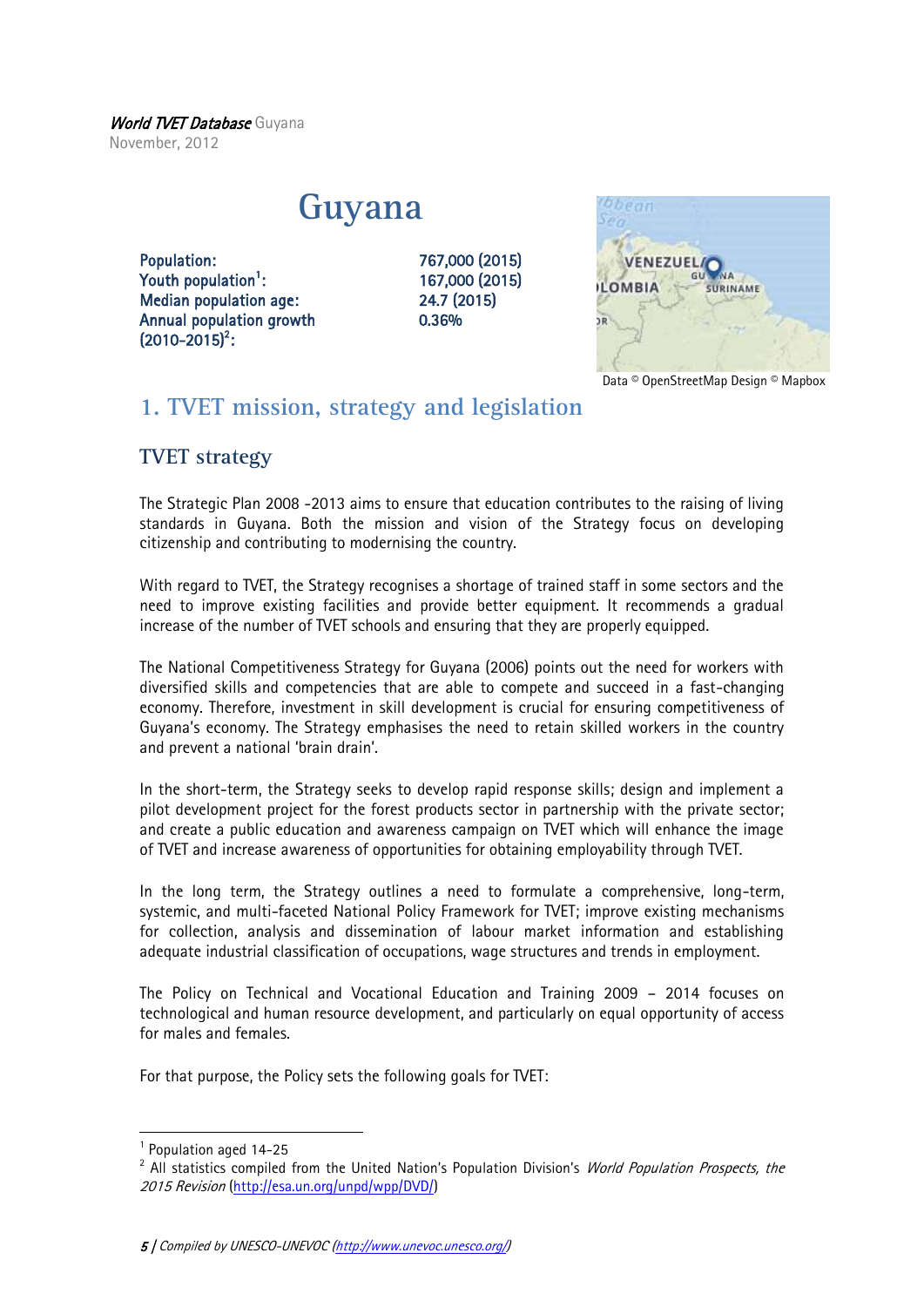November, 2012

- Meet the need for highly skilled craftsmen and technicians through education and training during and after the secondary level;
- Make education and training opportunities available to all regardless of ethnic origin, sex, scholastic ability, aptitude, or place of residence;
- Develop competencies needed for successful transition from school to work with emphasis on leadership and personal employability skills;
- Ensure that students/trainees acquire competencies needed for employment or selfemployment in occupations of their choice and for which there are employment opportunities;
- Promote programmes which are developed through collective efforts with business, industry, and government, and which effectively use public and private resources;
- Provide training or retraining for workers whose skills and technical knowledge must be updated as well as those whose jobs will be made redundant due to increasing efficiency, automation, or economic change; and - expand the Technical and Vocational Education and Training programmes consistent with employment possibilities and national economic needs.

## **TVET legislation**

- Pre-Vocational Education, which is a part of general education, falls under the Education Act Cap: 39:01.
- Apprenticeship training is regulated by the Apprenticeship Act Cap: 39:04.
- Council for TVET Technical and Vocational Education and Training is regulated by the Technical and Vocational Education and Training Act of 2004.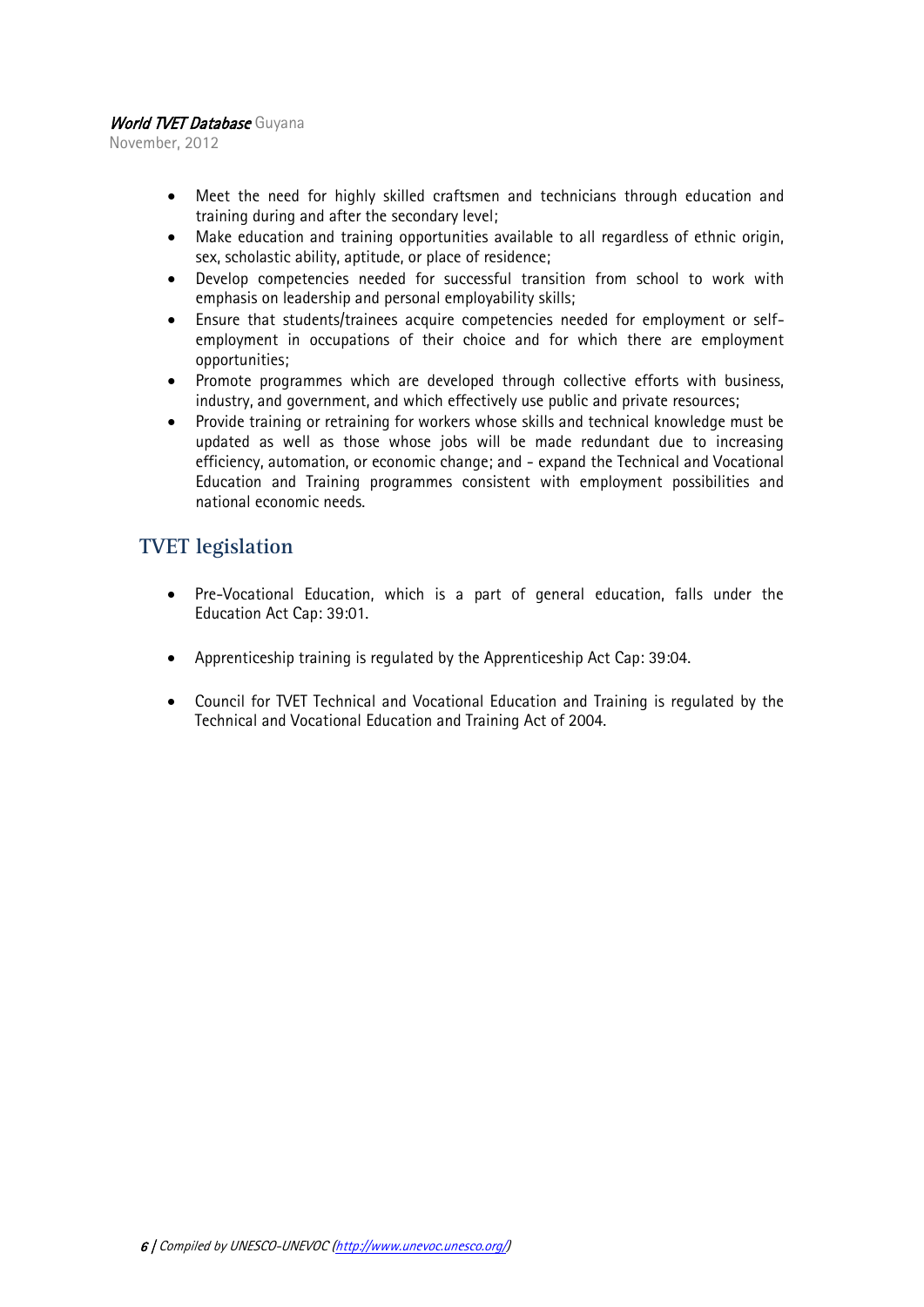

## <span id="page-6-0"></span>**2. TVET formal, non-formal and informal systems**

Scheme compiled by UNESCO-UNEVOC.

Primary education starts at a minimum age of 5.9 years and lasts six years. It is compulsory and finishes with the National Grade Six Assessment (NGSA). Pupils with high scores in NGSA are awarded places in the senior secondary schools, while those with lower scores are placed in secondary schools within their communities or in the secondary departments of primary schools that lead to the Secondary Competency Certificate Programme (SCCP) at the end of the fourth year or CXC at the end of the fifth year. Students in the senior secondary schools may go on to CAPE or GCE 'A' level subjects.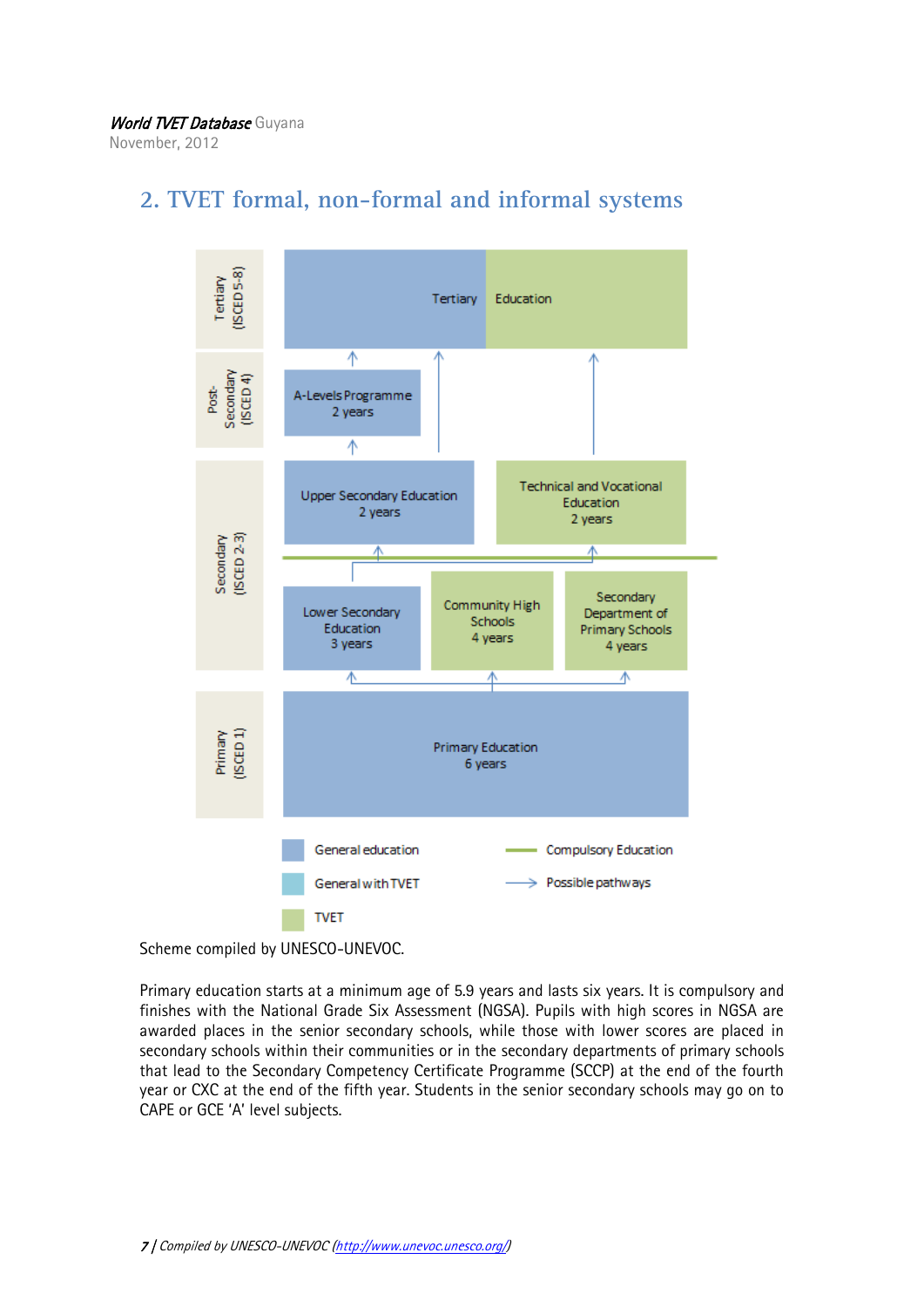November, 2012

## **Formal TVET system**

Secondary education is offered at general secondary schools in which students prepare for the Caribbean Examination Council (CXC) Secondary Education Certificate examinations. The majority of courses are academic with CXC also available in vocational and technical subjects.

At Post Secondary/Tertiary Level, TVET is offered in four technical institutes, four industrial training centres, the Carneige School of Home Economics and the Craft Production and Design Division. The programmes of these institutions are being geared to Caribbean Vocational Qualifications Framework Levels 1, 2 & 3 of Occupational Standards approved by CARICOM.

#### **Non-formal and informal TVET systems**

Public and private companies provide on-the-job training, work study programmes for secondary students and work experience programmes for post-secondary students/trainees. The Board of Industrial Training (BIT), under the Ministry of Labour, is responsible for the apprenticeship scheme for 15 to 17 year-olds.

The scheme offers:

- Structured on-the-job training under supervision and theoretical sessions in a technical institution;
- Apprenticeship courses in various engineering trades;
- Periodic evaluation of performance and progress;
- A progressively increasing wage structure;
- Training from two to four years duration (exemptions granted for previous technical qualifications);
- A Certificate of Competency on successful completion of training;
- Employment offer after training; and
- Other TVET Opportunities.

BIT also runs the National Training Project for Youth Employment (NTPYE) which consists of short-term training programmes (6 – 12 months) for out-of-school youths who are not likely to succeed at entrance tests for formal TVET institutions or the apprenticeship scheme. Short programmes are available in different regions and allow trainees to acquire skills in various occupations through on-the-job training in companies. Work experience is supplemented by classroom teaching which offers students entrepreneurial training and life skills education.

## <span id="page-7-0"></span>**3. Governance and financing**

#### **Governance**

The two main public bodies in charge of TVET in Guyana are the Ministry of Education (Department for Technical and Vocational Education and Training) and the Ministry of Labour (Board of Industrial Training). Both entities collaborate closely in the promotion and development of TVET.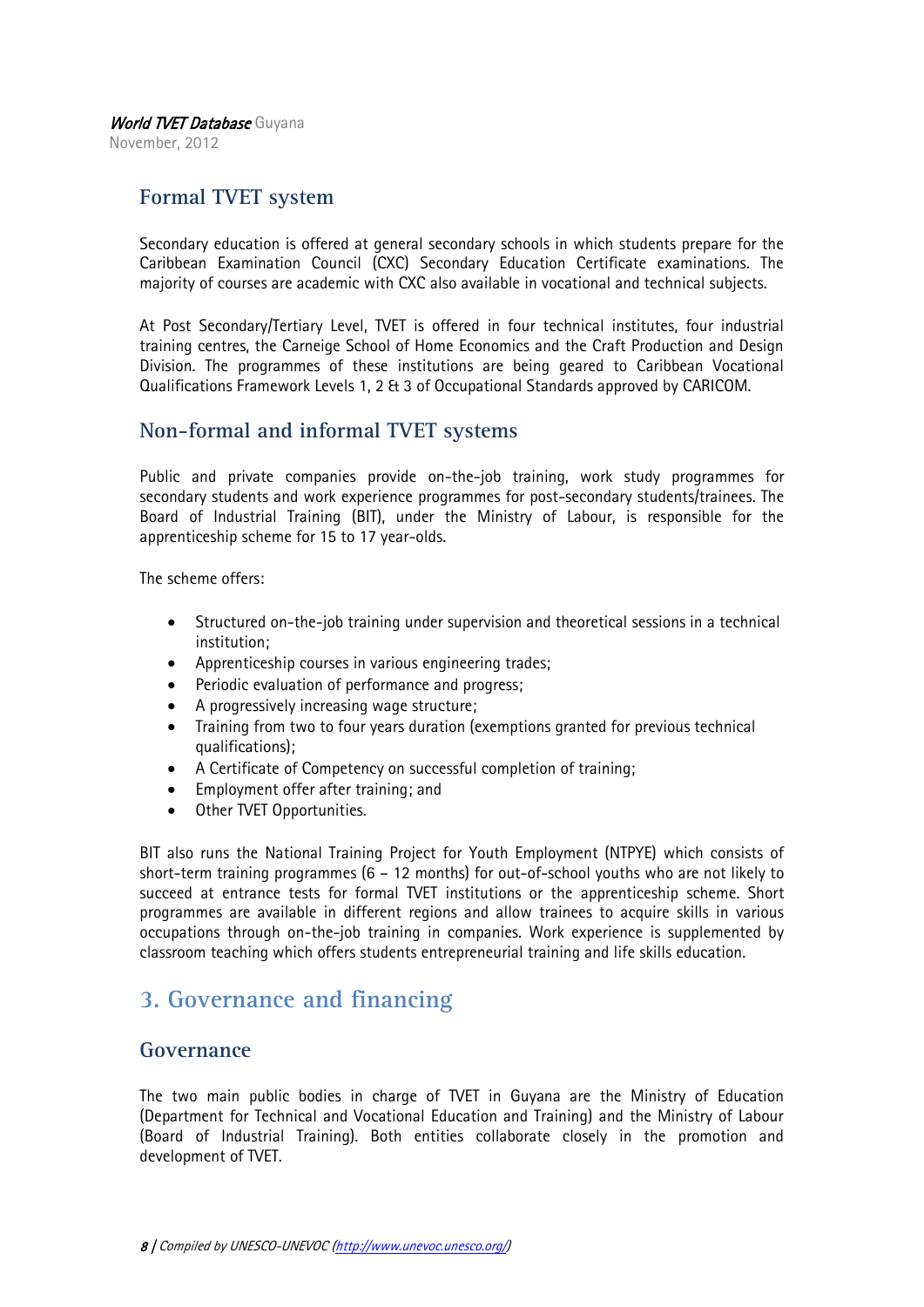November, 2012

The Ministry of Education is in charge of overall education in Guyana. The Department for Technical and Vocational Education and Training is one of eight departments within the Ministry of Education. The Head of the department is the Deputy Chief Education Officer (TVET) who is responsible for the co-ordination, supervision, management and implementation of technical and vocational policies. The Department carries out TVET training for trainees/students and lecturers/instructors at secondary and post-secondary levels.

Established under the Industrial Training Act (1910), the Board of Industrial Training (BIT) functions under the Ministry of Labour. BIT performs regulatory functions for all apprenticeship schemes and issues certificates to trainees who successfully accomplish their apprenticeship training. Furthermore, BIT runs training and retraining programmes; organises exams and provides nationally-accredited certification for artisans.

The Council for Technical and Vocational Education and Training (CTVET) was established in 2004 and is responsible for policy development, quality assurance curriculum development and renewal; and ensures that business and industry at all levels can access a skilled and competent labour force.

CTVET's objectives are:

- To advise the Minister on the measures required to ensure a comprehensive system of technical and vocational education and training that is suited to the development needs of Guyana;
- To establish, develop and monitor schemes for the training of craftsmen, technicians and engineers needed to sustain and enhance economic growth;
- To develop a national system of Competency Based Modularised Training and initiate its implementation;
- To expand the scope of industrial training in industry;
- To monitor and evaluate the delivery of all TVET programmes;
- To implement a National System of Testing and Certification; and
- To implement and maintain standards for the delivery of TVET.

The Institute of Distance and Continuing Education (IDCE) and the Adult Education Association (AEA) are two main bodies responsible for non-formal education in Guyana. Part of the University of Guyana, IDCE delivers various evening courses for adults and out-of-school youth. AEA works in the community level to address literacy problems.

Part of the Ministry of Education, the National Centre for Educational Resource Development (NCERD) is responsible for planning and implementing of in-service teacher training programmes at all levels. Its main aim is to improve the quality of education at all levels so that education can contribute to the social and economic development of the country. NCERD was established in 1986 and consists of seven units (Curriculum Development and Implementation Unit, Measurement, Evaluation and Research Unit, Learning Resources Development Unit, Materials Production Unit, Distance Education and Information Unit, School Libraries Division, Administrative Unit).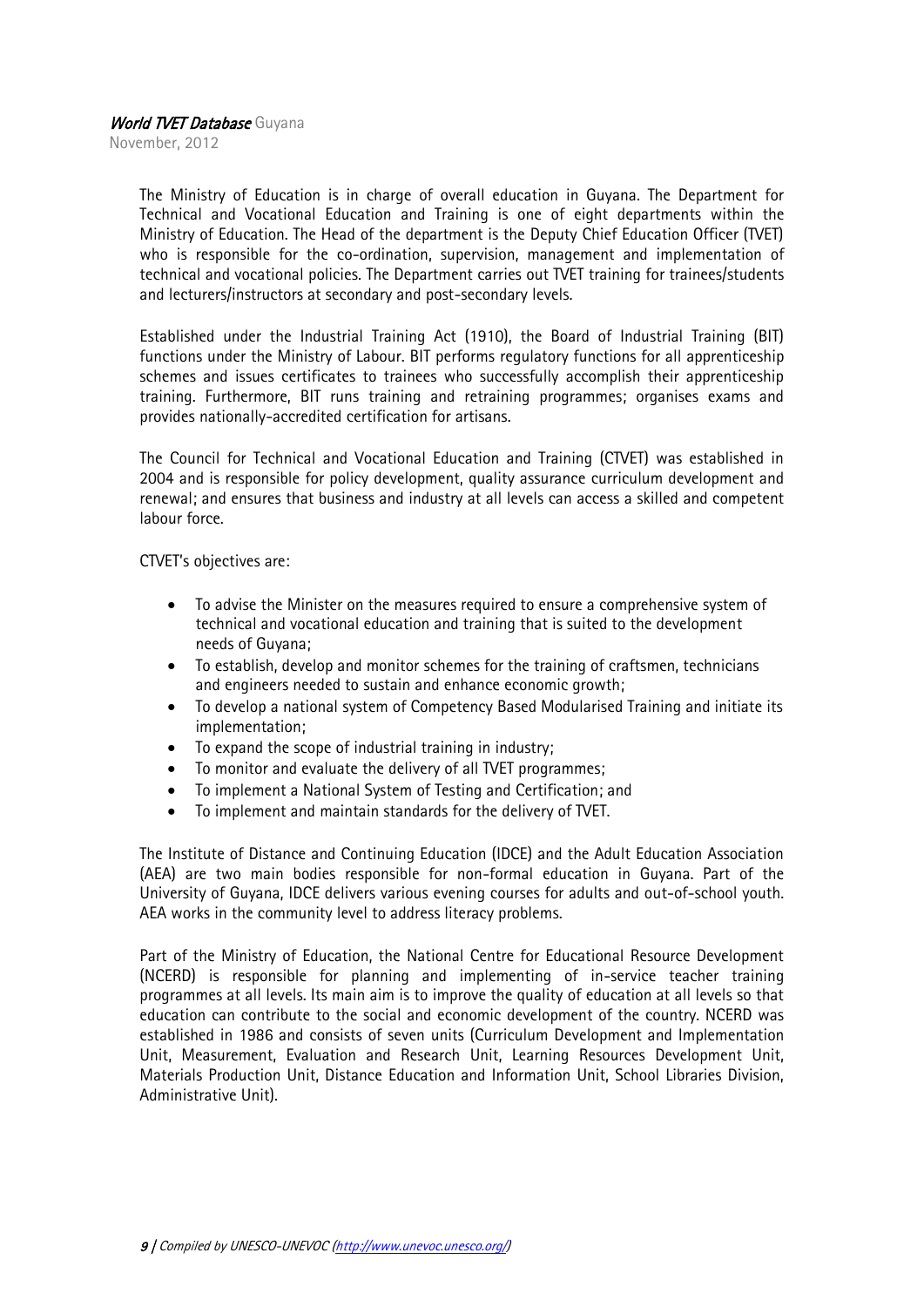November, 2012

NCERD has the following key responsibilities:

- Provide in-service and continuous training (professional, continuous growth and development) for teachers and other personnel;
- Expand opportunities for in-service teacher education;
- Develop, test, implement and evaluate curriculum for nursery, primary and secondary schools;
- Advise on policy guidelines which relate specifically to Regional Learning Resource Centres (RLRC);
- Keep abreast of international trends in education and collaborate with other professionals;
- Monitor and evaluate the functioning of RLRC's;
- Conceptualise, develop, evaluate and procure learning resources;
- Train library assistants, laboratory technicians and teacher librarians;
- Promote the practice of more effective teaching strategies;
- Provide assistance in the area of classroom management;
- Ensure that the curriculum is grounded in practice;
- Ensure that the process of integration and infusion guide the approach in curriculum development;
- Ensure the unitary delivery of the curriculum in contrast to a fragmented subject-based approach;
- Encourage the participation of all stakeholders in the developmental process of materials created for schools;
- Train a cadre of teachers in curriculum management techniques in each region;
- Provide training support for practicing teachers; and
- Prepare and make necessary adjustments to annual work programme and budget estimates."

## **Financing**

Post-secondary level TVET is funded through budget allocations, private sector contributions and student/trainee fees.

The Policy on Technical and Vocational Education and Training 2009-2014 makes recommendations for establishing a levy system based on industry contributions determined according to a set minimum number of employees. The levy would take into account TVET spending made by each industry every year and establish a rebate system accordingly.

Pre-vocational Education is financed through allocations from the national budget. The Policy on Technical and Vocational Education and Training 2009-2014 emphasises the need to increase material and supplies for pre-vocational programmes.

## <span id="page-9-0"></span>**4. TVET teachers and trainers**

Teacher education is offered at the National Centre for Educational Resource Development (NCERD), the Cyril Potter College of Education, the Government Technical Institute and the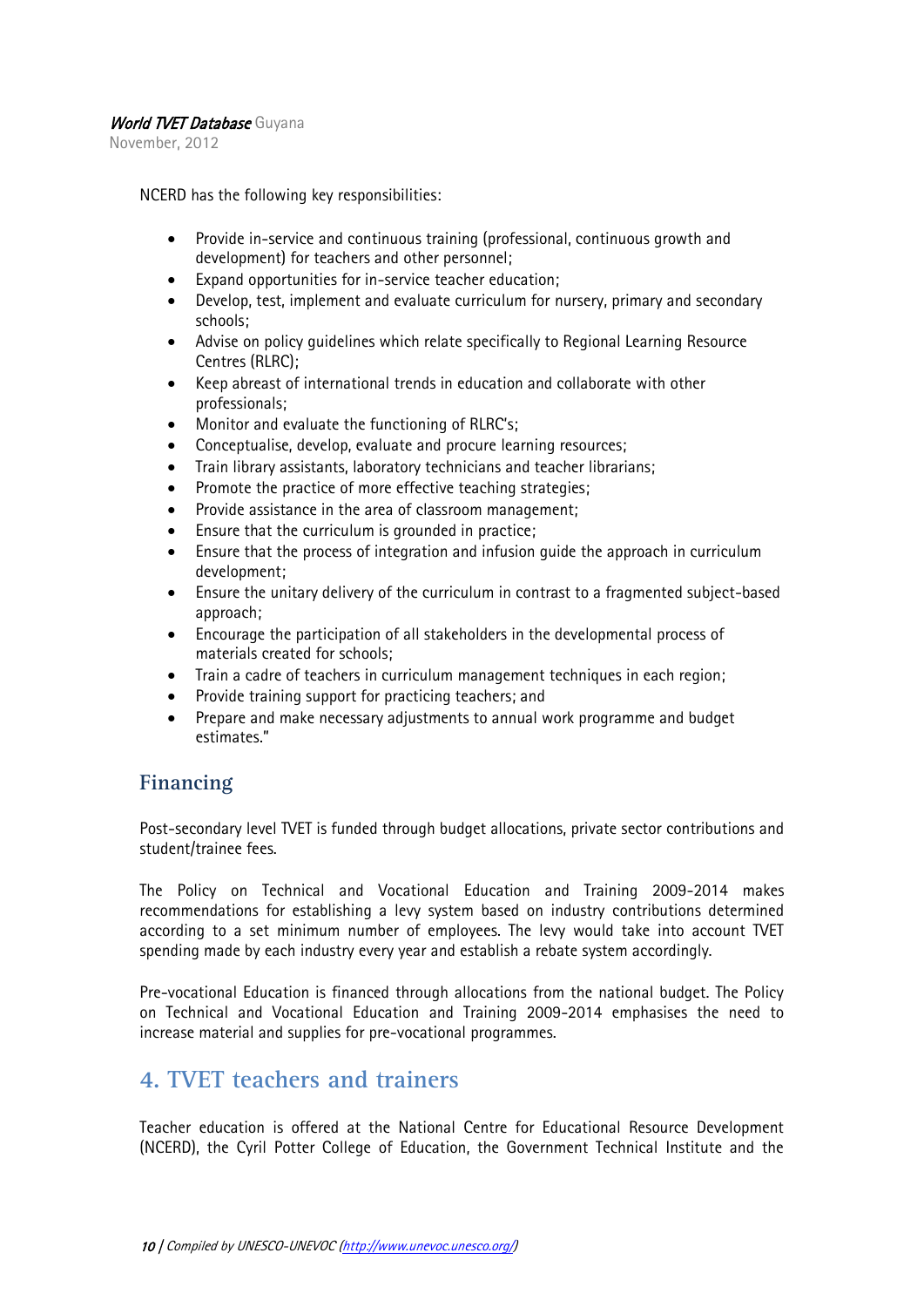November, 2012

University of Guyana. Teachers at primary levels need to finish a two-year programme, while secondary teachers have to complete a three-year programme.

The Policy on Technical and Vocational Education and Training 2009-2014 provides for the establishment of several departments dealing with initial training for technical teachers at the Cyril Potter College of Education. Technical teachers pursuing initial training will be given the opportunity to up-grade their skills through short-periods of attachment in industry or special short intensive courses. At the Government Technical Institute, initial teacher training for postsecondary instructors will be reorganised and upgraded. The National Centre for Educational Resource Development (NCERD) will initiate up-grading and up-dating seminars/workshops for technical teachers who graduated from the Cyril Potter College of Education. Finally, salaries and working conditions of TVET teachers at both pre-vocational and post- secondary levels will be reviewed and up-graded.

## <span id="page-10-0"></span>**5. Qualifications and Qualifications Frameworks**

| TYPE/LEVEL OF PROGRAMME                         | OCCUPATIONAL COMPETENCE                                                                                                                                                        |
|-------------------------------------------------|--------------------------------------------------------------------------------------------------------------------------------------------------------------------------------|
| Levell<br>Certificate                           | Semi-skilled, entry level, Supervised Worker.                                                                                                                                  |
| Levelll<br>Certificate                          | Skilled/Unsupervised Worker.                                                                                                                                                   |
| LevelIII<br><b>Diploma and Associate Degree</b> | Technician and Supervising Worker.                                                                                                                                             |
| Level IV Bachelor's Degree                      | Competence which involves the application for<br>knowledge in a broad range of complex, technical or<br>professional work activities performed in a wide<br>range of contexts. |
| LevelV<br>Post Graduate/Advanced Professional   | Competence which involves the application of a<br>range of fundamental principles at the level of<br>chartered, advanced professional and senior<br>management occupations.    |

#### **National Qualifications Framework (NQF)**

#### **Quality assurance**

Founded in 2004, the National Accreditation Council (NAC) aims at establishing a quality assurance system that will respond to global challenges and promote the quality of TVET in Guyana. The Council is in charge of conducting and advising on the accreditation and recognition of educational and training institutions, providers, programmes and awards - both foreign and national - and for the promotion of quality and standards in education and training.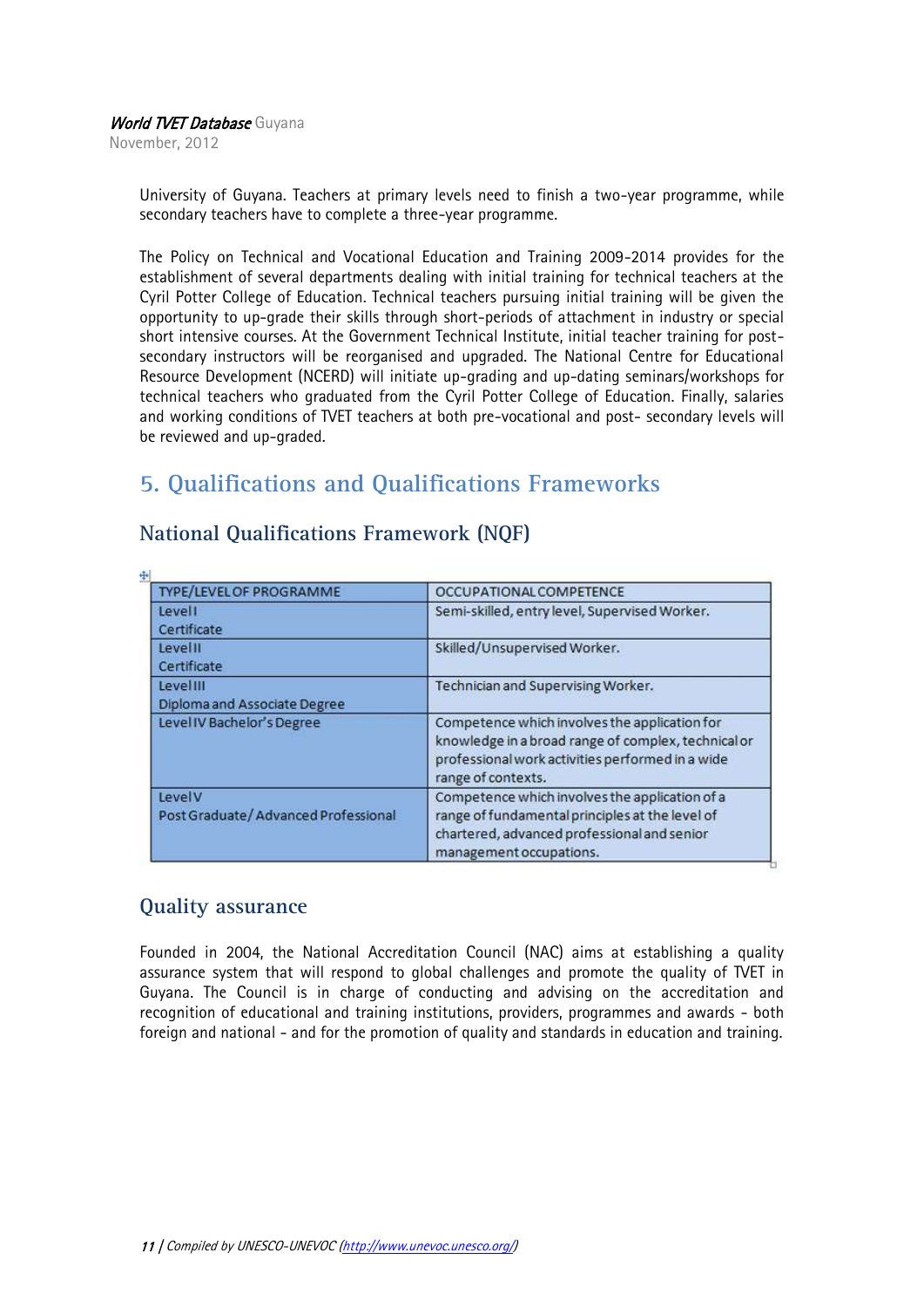November, 2012

## <span id="page-11-0"></span>**6. Current reforms, major projects and challenges**

## **Challenges**

The National Competitiveness Strategy for Guyana (2006) outlines the following challenges for TVET in Guyana:

- Private/public sector collaboration on TVET is sporadic and limited which results in the output of TVET system bearing little relevance to actual labor market demand;
- The TVET system lacks efficiency and effectiveness and budgetary constraints have had and continue to limit investment in the system;
- Systemic problems relating to the entire framework for TVET that require large scale reform and interventions at the policy and investment levels; and
- Competency based education and training is being implemented in some secondary schools through the Secondary Competency Certificate Programme and in all postsecondary institutions nationally for the Caribbean Vocational Qualification (CVQ) at Levels 1, 2 & 3.

## <span id="page-11-1"></span>**7. Links to UNEVOC centres and TVET institutions**

## **UNEVOC Centres**

[Council for Technical and Vocational Education and Training](http://www.unevoc.unesco.org/go.php?q=UNEVOC+Network+-+Centre&id=2988)

## **TVET Institutions**

- Carneige School of Home Economics
- Government Technical Institute
- Linden Technical Institute
- Essequibo Technical Institute
- New Amsterdam Technical Institution
- Guyana Industrial Training Centre
- Upper Corentyne Industrial Training Centre
- Leonora Technical and Vocational Training Centre
- Mahaicony Technical and Vocational Training Centre
- Craft Production and Design Division
- University of Guyana

## <span id="page-11-2"></span>**8. References and further reading**

#### **References**

ILO (2006). [Guyana National Report on Technical and Vocational Education and Training.](http://www.education.gov.gy/web/index.php/technical-and-vocational-education-tvet) Geneva: International Labour Organisation. Accessed: 03 July 2012.